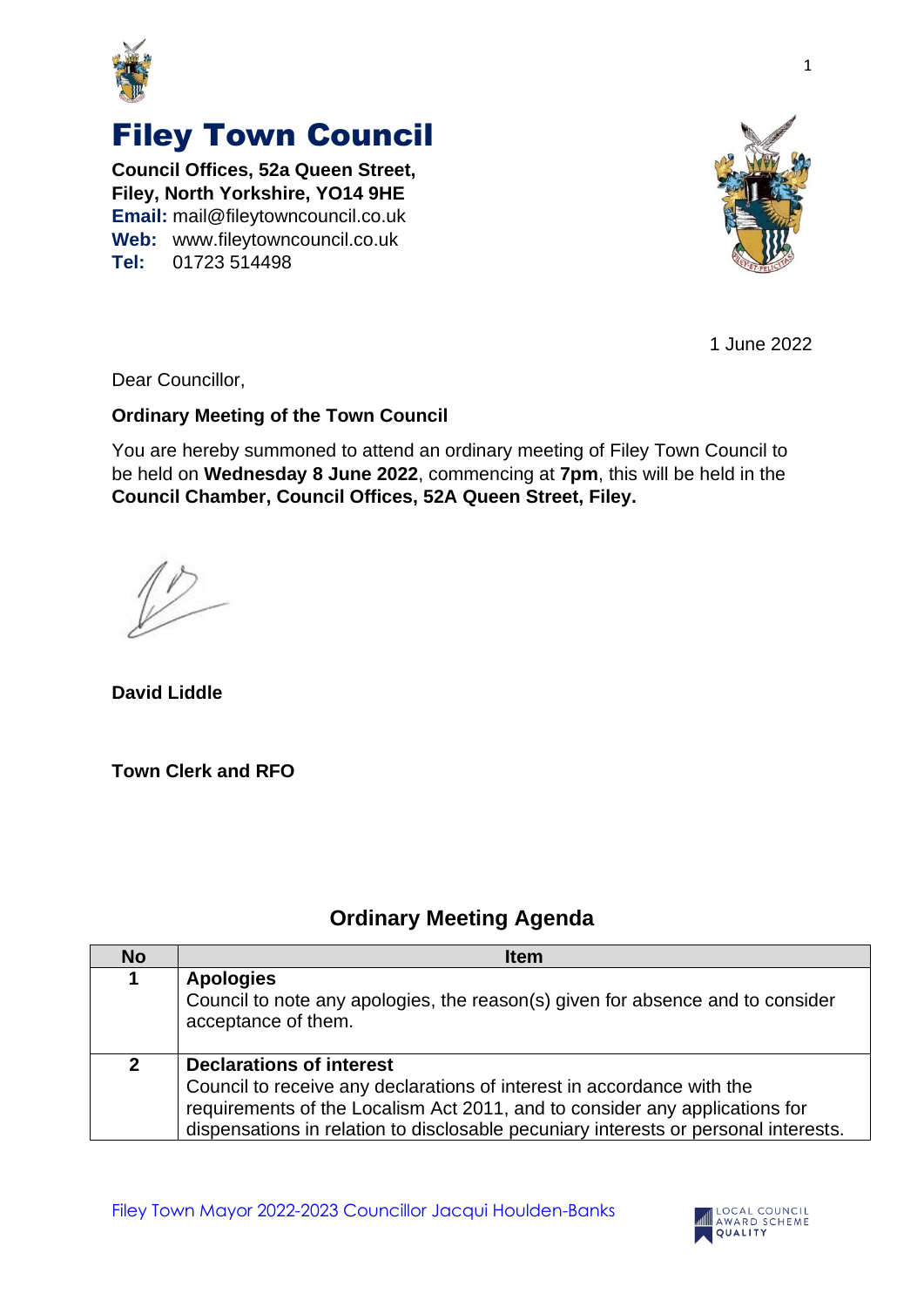

 $\mathsf{r}$ 

|                         | <b>Code of Conduct</b>                                                                                                                                                                                                                                                            |
|-------------------------|-----------------------------------------------------------------------------------------------------------------------------------------------------------------------------------------------------------------------------------------------------------------------------------|
|                         | http://www.fileytowncouncil.co.uk/Policy/Code%20of%20Conduct_08.11.2017.pdf                                                                                                                                                                                                       |
| 3                       | <b>Public participation time</b><br>The period of time which is designated for public participation shall not exceed 15<br>minutes.<br>Each member of the public may only speak once and for no longer than three                                                                 |
|                         | minutes.                                                                                                                                                                                                                                                                          |
|                         | <b>Reports to Council</b>                                                                                                                                                                                                                                                         |
| $\overline{\mathbf{4}}$ | <b>North Yorkshire Police Report</b><br>Questions may be asked of the attending Police officer. No report is available<br>from the police at this time.                                                                                                                           |
|                         | <b>Police Report</b>                                                                                                                                                                                                                                                              |
| 5                       | <b>Report by Officers of SBC</b><br>Officers of SBC to provide reports on the Town Masterplan, Investment projects<br>and Project Sunshine planned for Filey.                                                                                                                     |
|                         | Lisa Dixon SBC to lead the items. The Council to consider approval of any action<br>points regarding these projects.                                                                                                                                                              |
| 6                       | Report by Harper Perry on the latest Status of the Filey Masterplan.<br>A member of the Harper Perry team to attend the meeting to provide an up-to-<br>date status of the Masterplan.                                                                                            |
| $\overline{7}$          | <b>Mayoral Report</b><br>The Mayor will provide a verbal report and answer any questions regarding the<br>report. The Mayor will bring the Council up to speed regarding:<br>Events attended and those upcoming.<br>Any other Council issues.                                     |
| 8                       | <b>Borough and County Councillor Reports</b><br><b>Scarborough Borough Council councillors' reports</b><br>a)<br>Council to receive reports from the Scarborough Borough councillors for the<br>Filey Town Council area. At the time of writing no reports have been<br>received. |
|                         | <b>North Yorkshire County Council councillor's report</b><br>b)<br>Council to receive a report from the North Yorkshire County Council<br>Councillor for the Filey Town Council.                                                                                                  |
| 9                       | <b>Town Clerk and RFO report</b><br>Council to receive a report from the Town Clerk and RFO.                                                                                                                                                                                      |
|                         | <b>Town Clerk's Report</b>                                                                                                                                                                                                                                                        |

٦

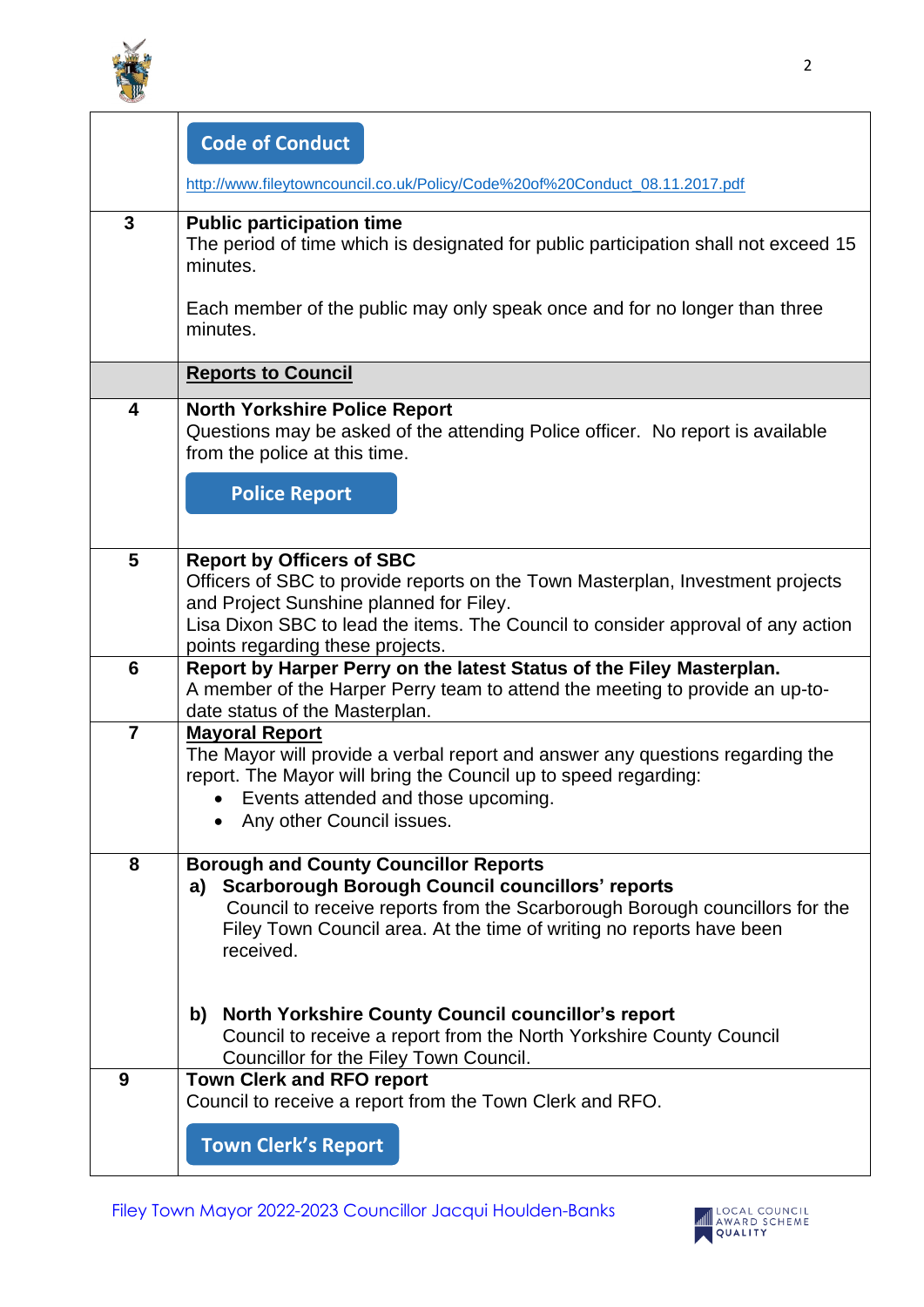

|    | https://www.fileytowncouncil.co.uk/uploads/clerks-report-june-<br>2022.pdf?v=1654082328                                                                                                                                                    |
|----|--------------------------------------------------------------------------------------------------------------------------------------------------------------------------------------------------------------------------------------------|
|    | <b>Council business items - Procedural Items</b>                                                                                                                                                                                           |
| 10 | Minutes of the Ordinary Council meeting held on Wednesday 11 May 2022<br>and The Annual Meeting of the Council 18 May 2022.<br>Council to consider approving the minutes of the meetings of the Council as a true<br>and accurate records. |
|    | 11.05.2022 Minutes                                                                                                                                                                                                                         |
|    | https://www.fileytowncouncil.co.uk/uploads/minutesof-full-council-meeting-2022-<br>05-11.pdf?v=1654000543                                                                                                                                  |
|    | <b>18.05.2022 Minutes</b>                                                                                                                                                                                                                  |
|    | https://www.fileytowncouncil.co.uk/uploads/minutes-of-annual-meeting-of-the-<br>council-2022-05-18.pdf?v=1654000835                                                                                                                        |
| 11 | <b>Council Committee Minutes and Reports from Local Organisation meetings.</b>                                                                                                                                                             |
|    | Council to receive a Summary by the Chair of the meetings below and to note<br>the minutes:                                                                                                                                                |
|    | <b>Council Committee meetings: -</b><br>(i)<br>Planning Committee May 23rd, 2022                                                                                                                                                           |
|    | https://www.fileytowncouncil.co.uk/uploads/minutes-of-planning-<br>committee-2022-05-23.pdf?v=1654002755                                                                                                                                   |
|    | Events & Lighting committee May 26 <sup>th</sup> , 2022<br>(ii)<br>https://www.fileytowncouncil.co.uk/uploads/minutes-events-and-lighting-<br>2022-05-26.pdf?v=1654003157                                                                  |
|    | Council to receive reports from members of meetings of local organisations.                                                                                                                                                                |
|    |                                                                                                                                                                                                                                            |
| 12 | <b>Schedule of payments</b><br>Council to note and consider approval of payments from the general fund for the<br>period 01 May 2022 to the 31 May 2022, which total £14,911.84.                                                           |
|    | <b>Schedule of Payments</b>                                                                                                                                                                                                                |
|    | Filey Town Mayor 2022-2023 Councillor Jacqui Houlden-Banks<br>OCAL COUNCIL<br><b>WARD SCHEME</b><br>OUALITY                                                                                                                                |